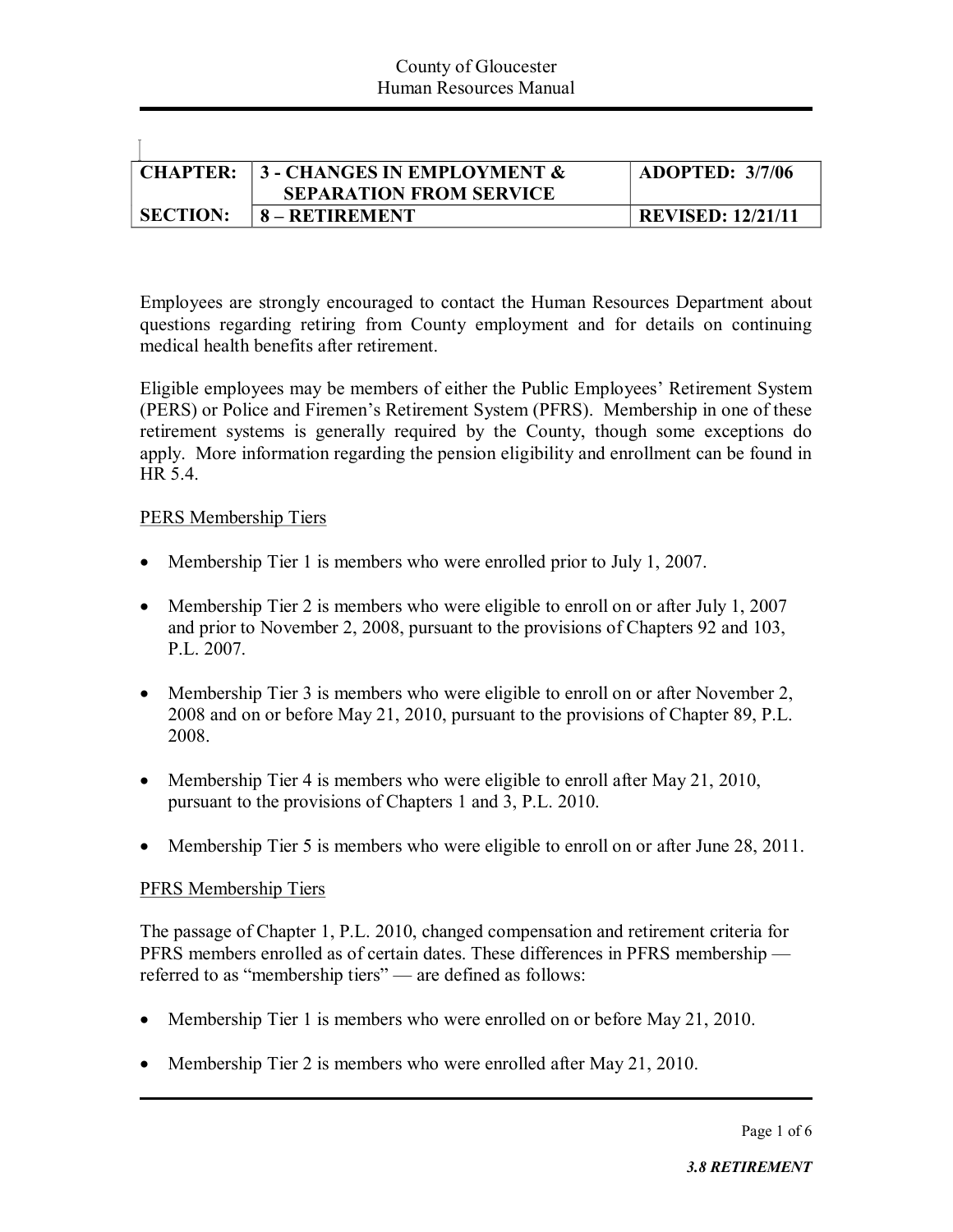There are several types of retirement for which an employee may qualify including, but not limited to, those listed below:

(1) Service Retirement:

PERS – Available to Tier 1 and Tier 2 members upon reaching age 60 or older; or to Tier 3 and Tier 4 members upon reaching age 62 or older; or to Tier 5 members upon reaching age 65 or older. No minimum amount of pension service credit is required.

PFRS – The retirement age is 55 or older without any minimum years of service OR at least 20 years of service at retirement at any age provided the employee is enrolled in the system as of January  $18<sup>th</sup>$ , 2000.

(2) Early/Special Retirement:

PERS - Available to members who have 25 years or more of pension service credit before reaching age 60 for Tier 1 and Tier 2 members, or age 62 for Tier 3 and Tier 4 members; and available to members who have 30 years or more of pension service credit before reaching age 65 for Tier 5.

The benefit is calculated using the appropriate Service Retirement formula; however, your allowance is permanently reduced if you retire prior to attaining certain ages as defined by your membership tier.

- For Tier 1 members who retire before age 55, your allowance is reduced 1/4 of 1 percent (3 percent per year) for each month under age 55.
- For Tier 2 members who retire before age 60, your allowance is reduced 1/12 of 1 percent (1 percent per year) for each month under age 60 through age 55, and 1/4 of 1 percent (3 percent per year) for each month under age 55.
- For Tier 3 and Tier 4 members who retire before age 62, your allowance is reduced 1/12 of 1 percent (1 percent per year) for each month under age 62 through age 55, and  $1/4$  of 1 percent (3 percent per year) for each month under age 55.
- For Tier 5 who have at least 30 years of service credit, your allowance is reduced by 3% for each year (1/4 of 1% per month) for each month under age 65.

Page 2 of 6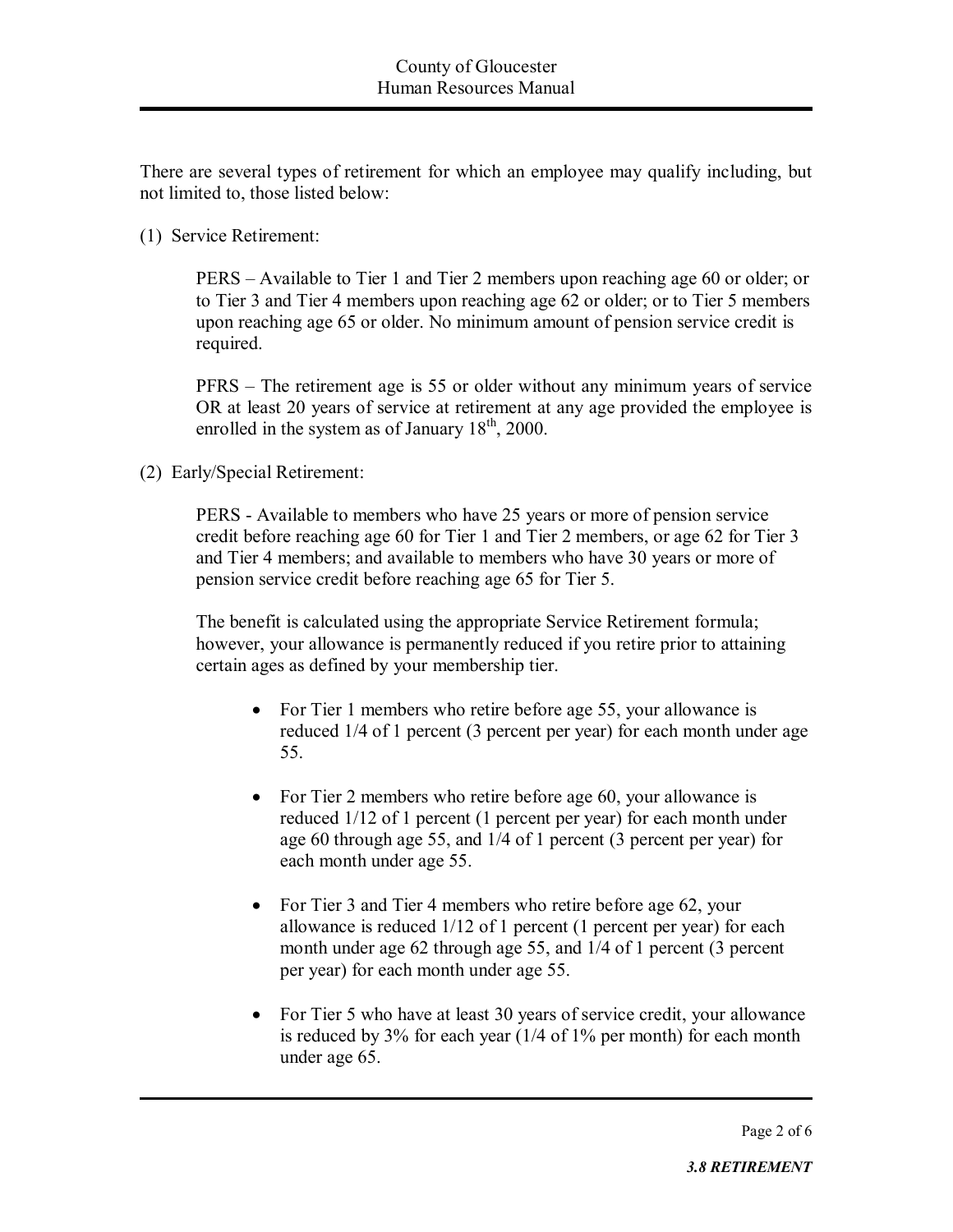PFRS - Available to members at any age, who have a minimum of 25 years of service credit in the PFRS. The annual benefit calculation for a Special Retirement is equal to 65 percent of your Final Compensation plus 1 percent for each year of creditable service over 25 years but not to exceed 30 years. The maximum allowance is therefore 70 percent of your Final Compensation.

## (3) Deferred Retirement:

PERS – Available to members who have at least 10 years of service credit and are not yet 60 years of age if a Tier 1 or Tier 2 member, or 62 years of age if a Tier 3 or Tier 4 member, or 65 years of age if a Tier 5 member when they terminate employment. The retirement would be effective on the first of the month after attaining the appropriate Deferred Retirement age of 60 or 62. The benefit is calculated using the appropriate Service Retirement formula.

You must file an Application for Retirement Allowance for the Deferred Retirement to take effect. You may apply for a Deferred Retirement when you terminate covered employment or any time prior to attaining your Deferred Retirement age of 60 or 62. Under no circumstances can a Deferred Retirement become effective prior to the date the application is received by the Division of Pensions and Benefits.

If a member is removed from employment for cause, the member will be ineligible for Deferred Retirement.

PFRS – Available to members who have at least 10 years of service credit and are not yet 55 years of age when they terminate employment. The retirement would be effective on the first of the month after attaining age 55. The benefit calculation for a Deferred Retirement is equal to 2 percent of Final Compensation for each year of service.

You must file an Application for Retirement Allowance for the retirement to take effect. You may apply for a Deferred Retirement when you terminate covered employment or at any time prior to age 55. Under no circumstances can a retirement become effective prior to the date the application is received by the Division of Pensions and Benefits.

If a member is removed from employment for cause on charges of misconduct or delinquency, the member will be ineligible for Deferred Retirement.

## (4) Ordinary Disability:

PERS – Ordinary Disability Retirement is only available to Tier 1, Tier 2, and Tier 3 members. Note: Under the provisions of Chapter 3, P.L. 2010, Tier 4

Page 3 of 6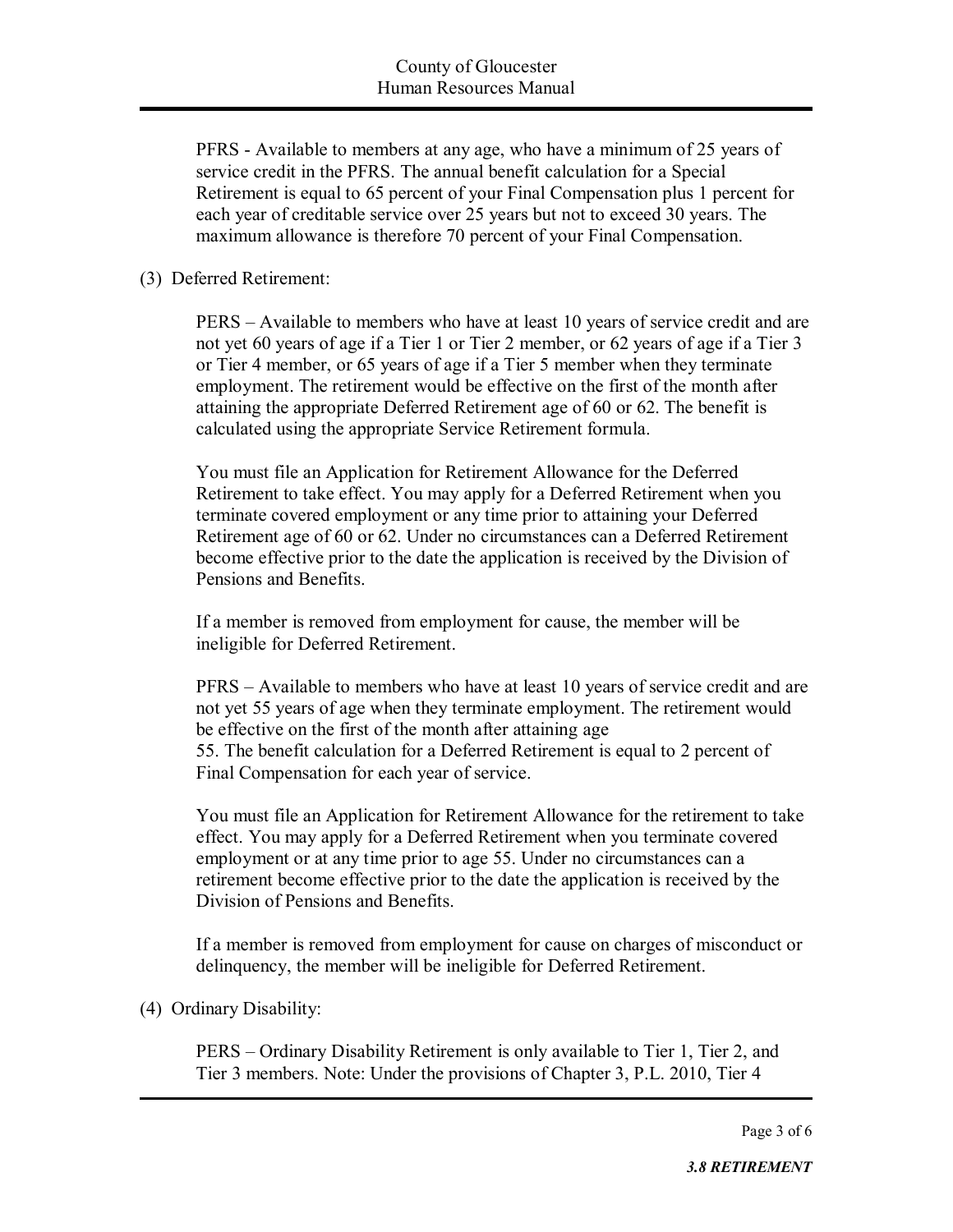members may be eligible for disability insurance coverage after one year of continuous employment.

To qualify for an Ordinary Disability Retirement you must:

• Have an active PERS account. Active membership ceases after discontinuance of pension contributions for more than two consecutive years. If more than two years have elapsed since the last contribution, and you terminated employment because you were totally and permanently disabled, and you continue to be disabled for the same reason(s), special rules apply; contact the Division of Pensions and Benefits for more information;

• Have 10 or more years of New Jersey service credit (Out-of-State, Military, and U.S. Government civilian service purchases cannot be used to attain the 10 years);

• Be considered totally and permanently disabled (you must prove that you are physically or mentally incapacitated from performing your normal or assigned job duties or any other position your employer may assign); and

• Submit any and all medical reports or corroborating evidence on file that supports your disability.

PFRS – To qualify for an Ordinary Disability Retirement you must:

• Be a member in service at the time the application is filed with the Division of Pensions and Benefits. "Member in service" means that the member or employer was making pension contributions to the retirement system at the time of filing the Application for a Disability Retirement.

It may also mean that the member was on an approved leave of absence, paid or unpaid, or suspension, paid or unpaid, at the time of filing the Application for a Disability Retirement. If the member had pending litigation for wrongful termination filed against the employer, the member has 30 days from the date the litigation is resolved to file for disability retirement in order to be considered a "member in service."

• Have four or more years of New Jersey service credit (Out-of-State, Military, and U.S.

Government Service purchases cannot be used to attain the four years);

• Be considered totally and permanently disabled (you must prove that you are physically or mentally incapacitated from performing your normal or assigned job duties or any other position your employer may assign); and

Page 4 of 6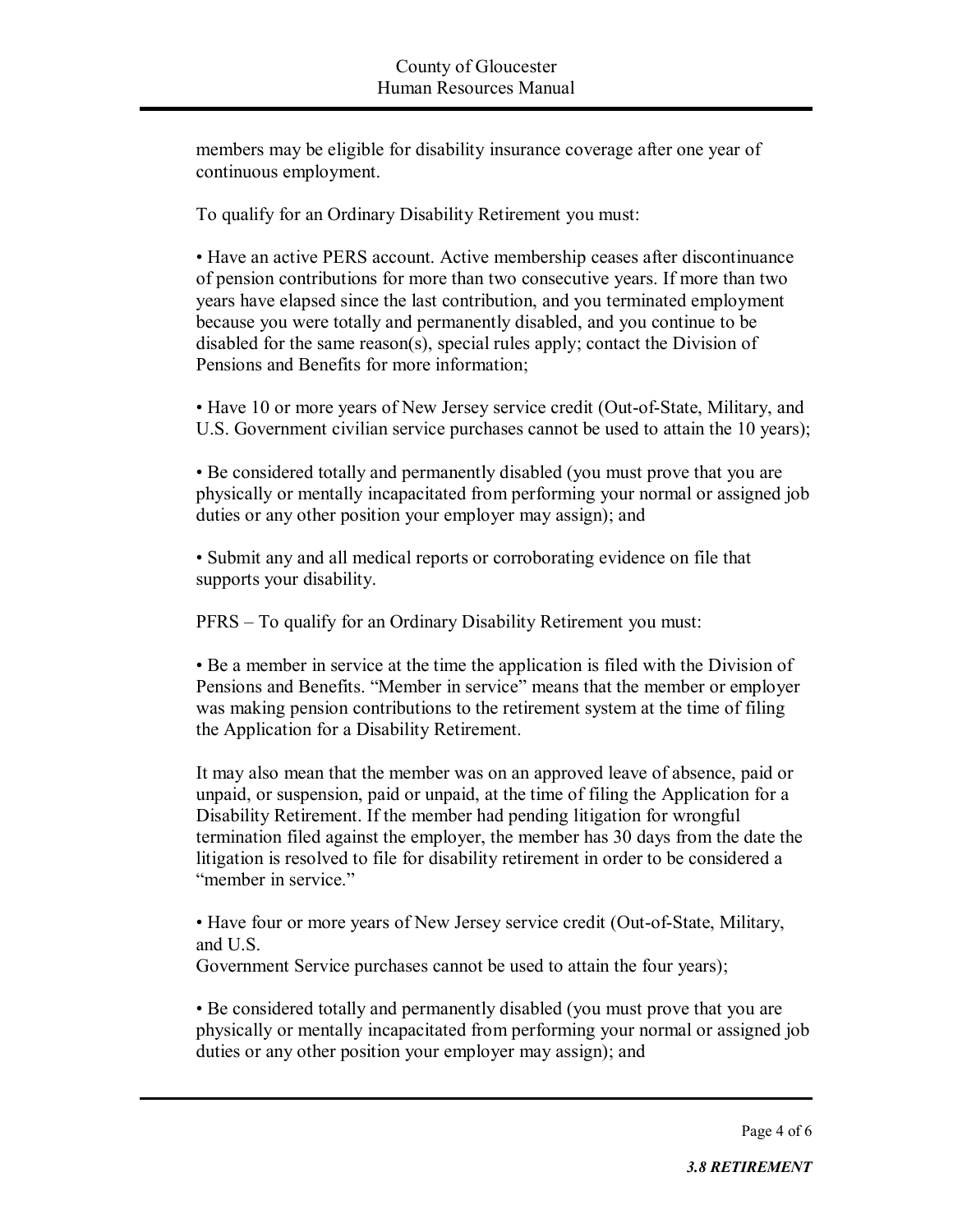• Submit any and all medical reports or corroborating evidence on file that supports your disability.

# (5) Accidental Disability:

PERS - Accidental Disability Retirement is only available to Tier 1, Tier 2, and Tier 3 members. Note: Under the provisions of Chapter 3, P.L. 2010, Tier 4 members may be eligible for disability insurance coverage after one year of continuous employment.

To qualify for an Accidental Disability Retirement you must:

• Have an active PERS account. Active membership ceases after discontinuance of pension contributions for more than two consecutive years. If more than two years have elapsed since the last contribution, and you terminated employment because you were totally and permanently disabled, and you continue to be disabled for the same reason(s), special rules apply, contact the Division of Pensions and Benefits for more information;

• Be considered totally and permanently disabled (you must prove that you are physically or mentally incapacitated from performing your normal or assigned job duties or any other position your employer may assign) as a "direct result of a traumatic event" (see definition below) that happened during and as a direct result of carrying out your regular or assigned job duties;

• Be an active member of the PERS on the date of the "traumatic event";

• File an Application for Disability Retirement within five years of the date of the "traumatic event";

• Provide any and all accident reports, witness reports, and corroborating evidence on file for any and all accidents for which you are filing; and

• Be examined by physicians selected by the retirement system. The examination will be scheduled at no cost to you by the Division of Pensions and Benefits. All medical information is kept confidential and used only by the PERS Board of Trustees in reviewing your claim.

PFRS - To qualify for an Accidental Disability Retirement you must:

• Be a member in service at the time the application is filed with the Division of Pensions and Benefits. "Member in service" means that the member or employer

Page 5 of 6